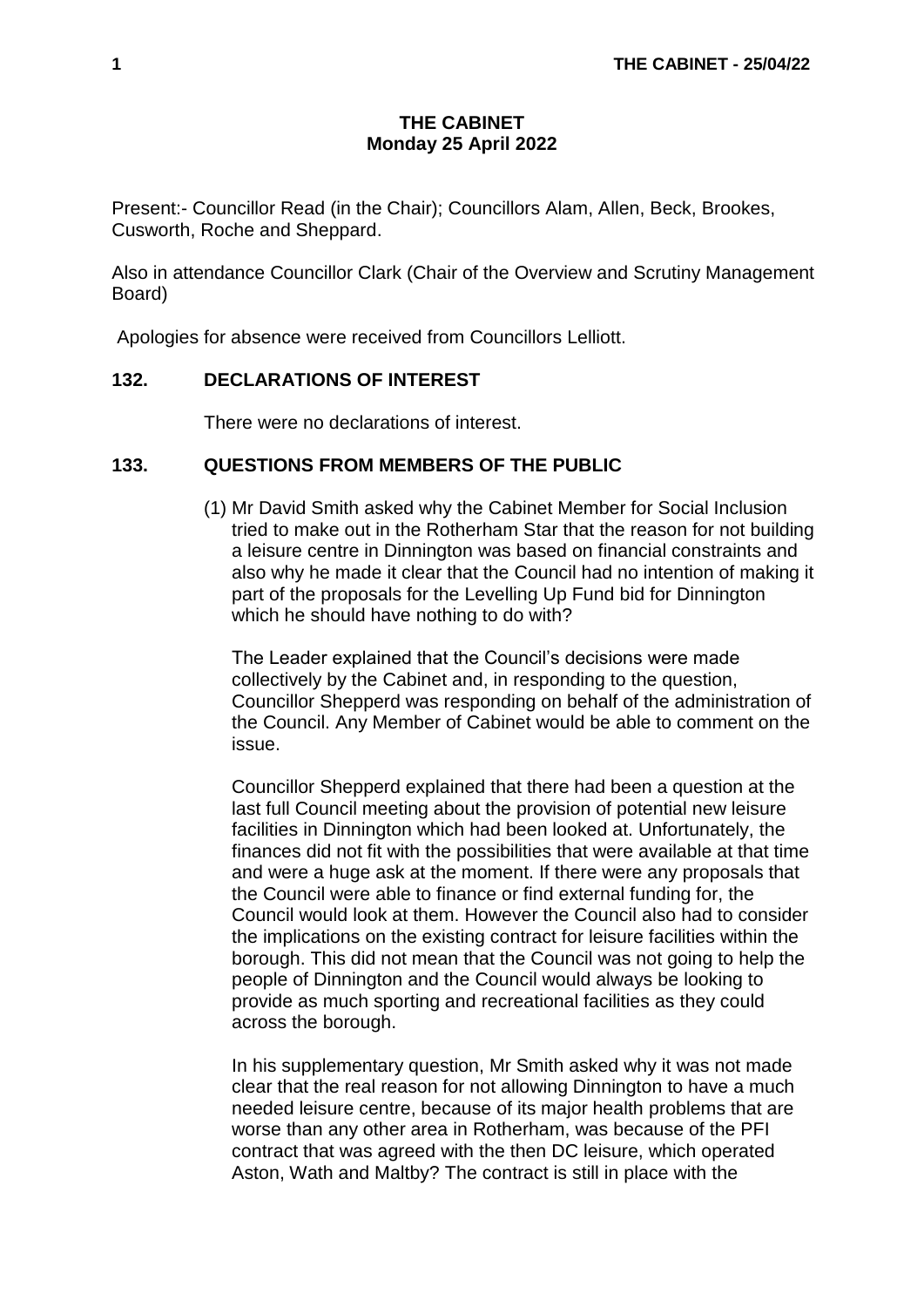company (now called Places for People leisure) and has a noncompetition clause which is the real reason why Dinnington could not have the leisure centre. It was possible as it could form part of the Levelling Up Fund Bid as it met the Government criteria? It could have done it last time but it can also do it this time.

Councillor Shepperd stated that there were many considerations to take into account when looking at potential funding and there was not one thing that cancelled anything out. Over the last 20-30 years, lots of facilities had moved to more centralised leisure facilities which provided a much broader and wider range of activities as opposed to the smaller, more localised ones. The Council would always strive to deliver as many recreational opportunities across the borough in order to improve health and keep residents active.

(2) Councillor Castledine-Dack asked for an update on the reworking of the Levelling Up Fund bid for Dinnington High Street including what iterations of the plan currently looked like with the deadline fast approaching in July?

Paul Woodcock, Strategic Director of Regeneration and Environment, explained that officers had been working alongside elected Members and members of the local community, including the Town Council to develop the bid prior to submission before the deadline. Verbal feedback on the Round 1 bid had been received from Government and the proposal was to have a bid in for Wath and Dinnington. The bids were being developed and the bid for Dinnington was focused on the High Street, diversification, the markets, the public realm and leisure opportunities for children and young people based on the feedback from the local community.

In her supplementary question, Councillor Castledine-Dack asked for confirmation whether or not the reworking of the bid would be based broadly on the first bid that was put forward? The first bid fell down on two parts, firstly the match funding element and secondly, on the application of the theory of change model. She asked whether the Cabinet Member could confirm that the reworking of the bid was based on the first plan put forward and was not an attempt to redraw the wheel three months before the deadline?

Paul Woodcock confirmed that there had been much positive feedback on the bid and the first bid would be worked on based on the consultation with the local community and within the remit of what was allowed within the capital criteria from Government and within ongoing revenue costs as plans progressed into the future.

(3) Mr Ian Sanderson stated that the people living and working in Dinnington did not feel that they had been consulted on in relation to the Levelling Up Fund bid and on other regeneration projects in the town. He asked who in the local community had been worked with and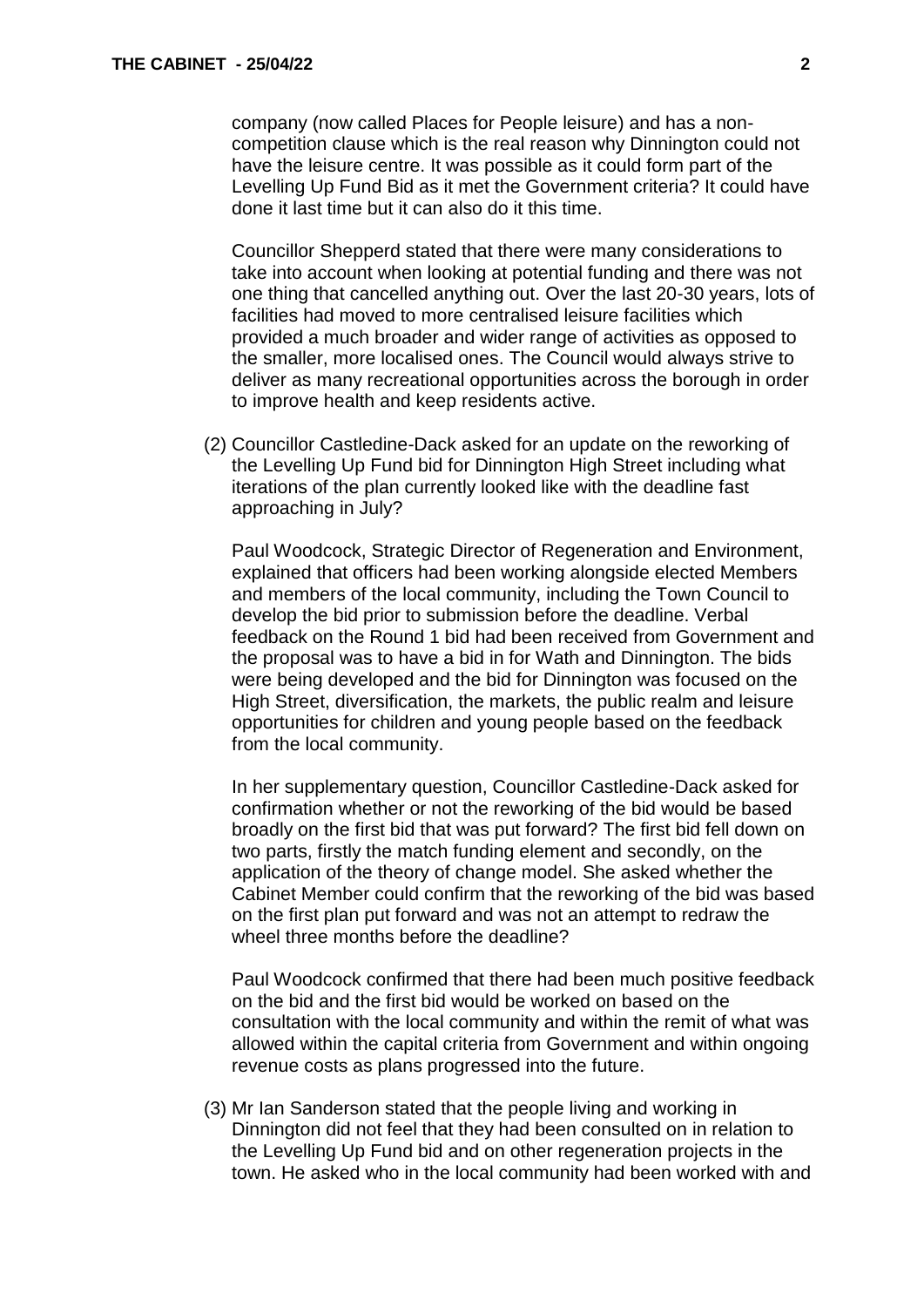when did this take place? He noted that with the first bid, the community did feel engaged and involved but the second bid felt like it was happening behind closed doors. He asked when the consultation would happen to find out what the local community wanted rather than ideas being imposed by the Council?

Paul Woodcock explained that officers had mainly been working with elected Members as representatives of their community and with the Town Council as elected representatives.

In his supplementary, Mr Sanderson explained that that was disappointing as the town Councillors and borough Councillors felt that plans were being presented to them at a late stage and without chance to get community involvement. Mr Sanderson gave the example of involving hockey in the bid and questioned who in Dinnington played hockey? He asked when officers would actually ask the community what they would want to see?

The Leader confirmed that a written response would be provided and any further conversations facilitated if required.

(4) Mr Osman Suleman stated that, as a Muslim resident of Rotherham, he had significant concerns to raise about the Muslim burial section at East Herringthorpe Cemetery. A recently dug test grave had been flooded with what appeared to be contaminated water and had been poorly protected which was a further health and safety risk. The area around the Muslim burial section had been littered with soil, bricks and fencing which made the area look untidy and was disrespectful to those buried there and their families. Mr Suleman asked what actions RMBC and Dignity were taking to rectify the concerns?

Councillor Alam explained that the concerns had been raised on Good Friday after the test grave, which had been covered, had been uncovered by unknown persons. At no time was it planned to use the test grave for an actual burial. The Council had taken action over the drainage issue and was working with Dignity. Council engineers had visited the cemetery on Tuesday 19 April 2022 to identify the source of the leak and look at potential solutions, such as a new drainage system. Councillor Alam agreed that the cemetery did need tidying up but it was a live site where graves were dug. As such, work was underway to look at how live graves could be dug in batches of 20 or 30, to stop repeat visits by workers and accompanying vehicles. This would have to be done sensitively to meet the cultural needs.

In his supplementary question, Mr Suleman asked whether an underground water risk assessment would take place and what steps could be taken to improve communication with the local community?

Councillor Alam explained that both Council engineers and Dignity engineers would be assessing the site to look at the issues. In relation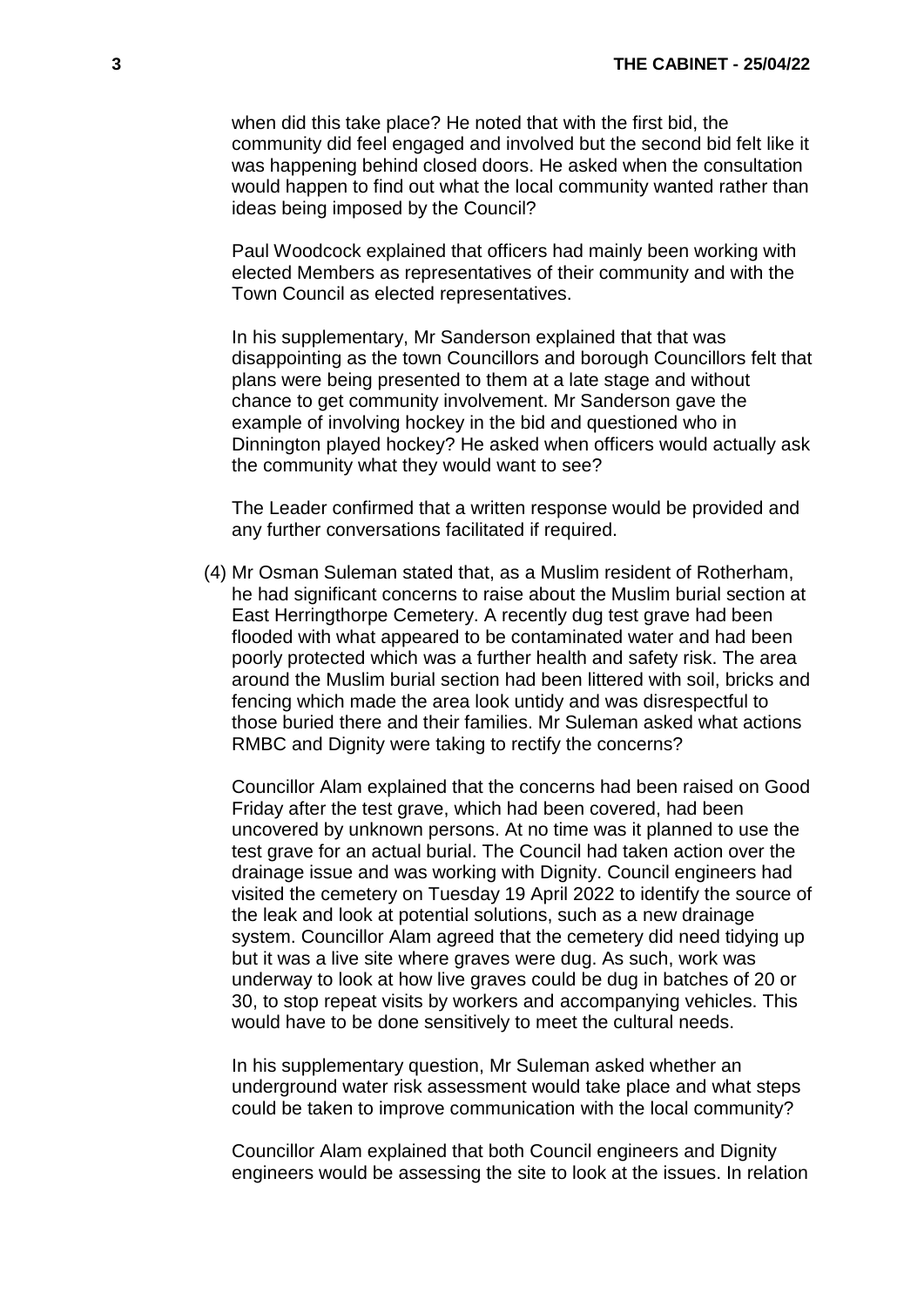to the communications, he confirmed that there was a Muslim Liaison Group but that had not met for the last year and a half due to COVID-19. There were other groups, that included local Imam's, that looked at the ethical needs for Muslim graves and gave independent advice to Dignity.

(5) Ms Nida Khan explained that her family had recently lost their Mum to COVID-19 and had been spending a lot of time at East Herringthorpe Cemetery during what was a very difficult time for them. On the Thursday prior to Good Friday, the family had been at the Cemetery from the time it opened to the time it closed. They had watched the test grave being dug and then watched the water be pumped out for most of the day. The grave was dry when they left but the workers never supported the grave next to it. Later that day the family noticed that parts of the existing grave, including items left on the grave, were falling into the newly dug test grave. They then tried to get in touch with anyone that could help, phoning all numbers that were available but they could not get through. The family then decided that the best way to show respect to the person that was resting there was to try and support the grave with a piece of metal fencing that had been left. Ms Khan stated that the newly dug test grave had more resembled a well, given that it was half full of dirty water and this was extremely concerning to families, such as her own, that had recently buried relatives in that same ground. She felt that she had to speak up for those buried there as they could no longer speak for themselves. Further concerns were raised as even more new graves were being dug in the same location. There had been no rainfall so it was not known where all of the water was coming from. Ms Khan stated that she had tried to contact groups, Councillors, Dignity and the Council but had no response. As such, the family asked to community to meet and raise any concerns. Over 200 people attended. Ms Khan explained that no one in her family had seen any testing being done at the Cemetery, despite someone being there for the duration of the opening hours.

Ms Khan asked what a test grave was and what action was being immediately taken?

The Leader expressed his condolences to Ms Khan's family and offered his sincerest apologies for the difficulties faced at what was already an extremely challenging time. In addition to the response for Councillor Alam below, the Leader confirmed that Ms Khan would be updated on what action was being taken outside of the meeting.

Councillor Alam explained that he felt a personal obligation to this matter as Ms Khan's mother was one of his aunties. He explained that as he was in a position of public leadership, he felt he had a responsibility to make sure that those buried in the cemetery were in a safe and dry environment. Councillor Alam explained that the test grave was filled in and covered and not used for any burials. The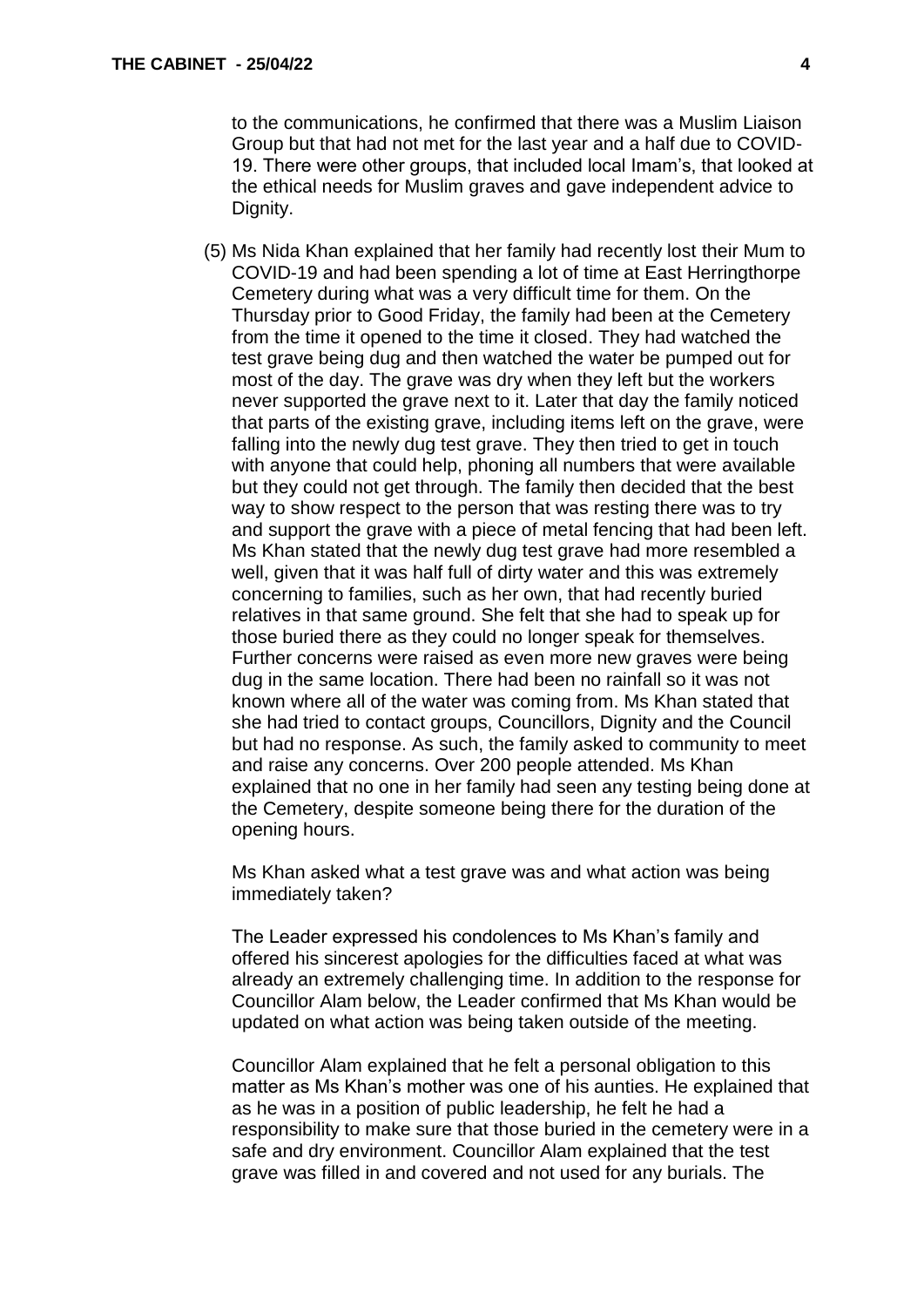Leader explained that a test grave was simply a hole dug to see if water was present in that location and if so, what actions were necessary. Councillor Alam explained that the Council was ready to fund their own works on the drainage system and he assured Ms Khan that this was being taken very seriously. He explained that the issue was in identifying where the leak was as the drainage system was quite old, having been installed about 60 years ago.

Ms Khan explained that the "hole" very much resembled a grave as it had the breezeblocks in it. Ms Khan also explained that the new graves were being dug level with the test grave and that families members were not informed of the issues prior to burials. She questioned why burials were still being allowed? Ms Khan also raised the issue of health and safety as the test grave was not fenced off and anyone could have fallen into it.

Ms Khan explained that Councillor Yasseen had attended the gathering but Councillor Alam, along with other Councillors who had been invited, did not.

In response to further comments, the Leader explained that Councillor Alam was not responsible for the day to day running of the cemetery and was not in charge of operational matters such as who gets buried where. The Leader confirmed that the issues raised would be looked into.

(6) Ms Farzana Khan stated that she has a disabled niece who has Downs Syndrome but cannot visit the grave because there is no disabled access or even footpaths in that area of the cemetery. Ms Khan asked what the Council was going to rectify this matter?

Councillor Alam explained that the Council had been chasing Dignity for the last six months and a temporary footpath had been installed. It was hoped that this would be tarmacked and Dignity had committed to making the layout disability friendly.

In her supplementary question, Ms Khan stated that the path referenced by Councillor Alam was not close to her mothers grave and therefore tarmacking would not help matters.

Councillor Alam explained that Dignity had been asked to do a Disability Access Audit to make sure it was accessible. He explained that he had been raising this for a significant period of time and he understood the concerns. He confirmed that it was being raised with Dignity.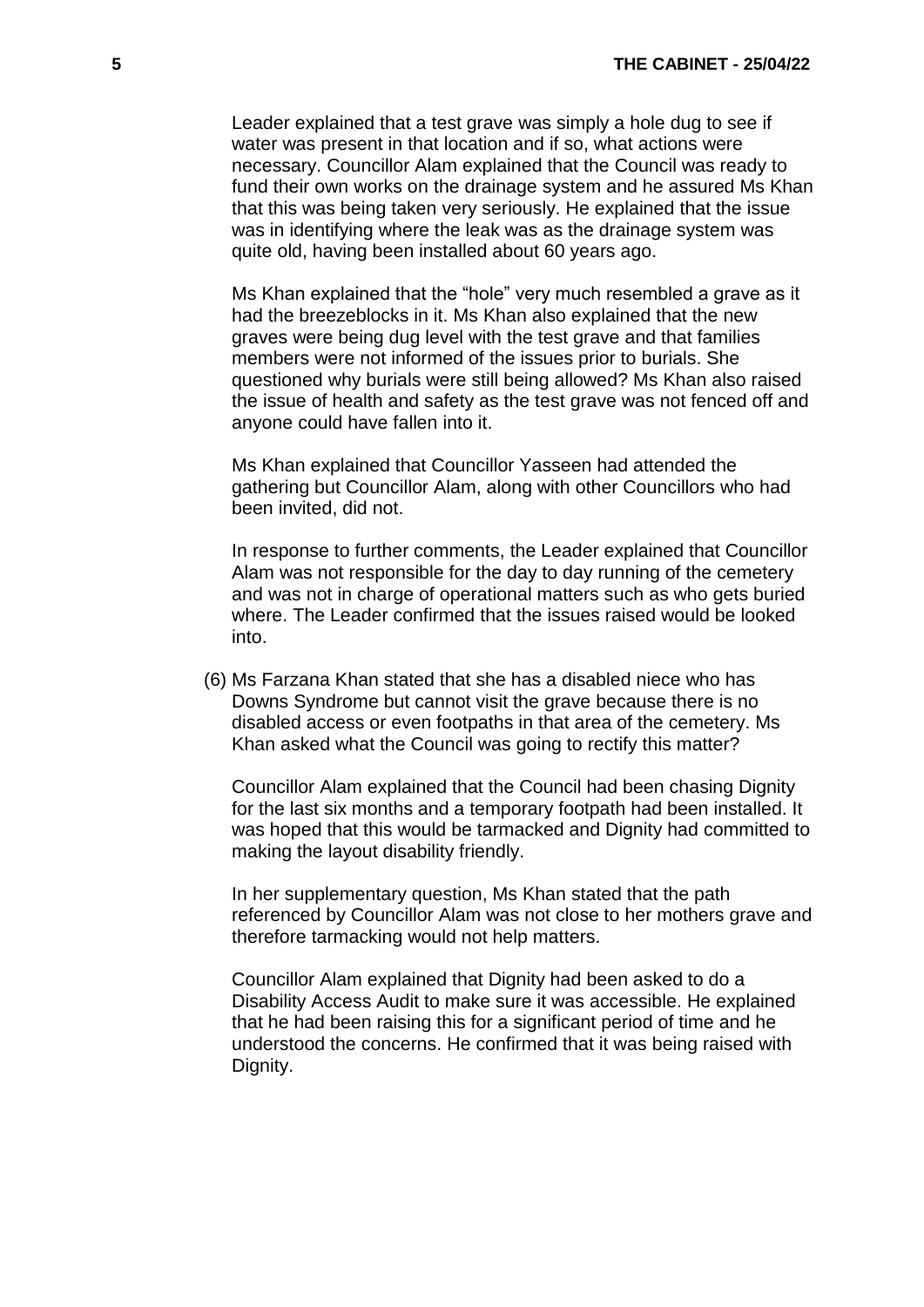#### **134. MINUTES OF THE PREVIOUS MEETING**

#### **Resolved:-**

That the minutes of the previous meeting of the Cabinet held on 25 March, 2022, be approved as a true and correct record of the proceedings.

#### **135. EXCLUSION OF THE PRESS AND PUBLIC**

There was no exempt information on the agenda.

#### **136. DEDICATED SCHOOLS GRANT HIGH NEEDS BLOCK SAFETY VALVE PROGRAMME**

Consideration was given to report which explained that, as part of the Department of Education (DfE) work to address long term challenges in the High Needs funding within the Dedicated Schools Grant, a small number of identified local authorities including Rotherham had been invited to have a financial agreement known as a 'Safety Valve.' The key emphasis for the Rotherham involvement in the programme was ensuring that more children with special needs could be supported to stay in mainstream education in the borough. Rotherham involvement also allowed appropriate SEND provision mapping in the borough to meet the Council's needs to continue to be developed and improve SEND outcomes.

Following the December budget report, progress had been made in negotiations with the DfE. The budget report also included a delegation for officers to progress the Safety Valve Agreement with DfE and this report back to Cabinet provided the final agreement reached. The final agreement was attached to the report at Appendix 2. The finalised agreement set out an investment of £20.528m to be received from the DfE across the lifespan of the agreement (2021/22 to 2025/26), and this would remove the DSG deficit based on the Council's revenue assumptions as detailed in paragraph 1.4 of the report.

In agreeing to the financial investment from the DfE, Rotherham was agreeing to implement the following strategies as set out in the Council's DSG management plan. This included actions to:

- (1) Reduce the use of independent specialist provision outside of the Local Authority by creating appropriate capacity within Rotherham's high needs system, with a focus on ensuring provision is high quality and value for money.
- (2) Improve Rotherham's Early Intervention Strategy, including through investment in outreach work.
- (3) Ensure appropriate use of provision and avoid escalation of children and young people's needs by, among other things, improving the governance around placement decisions.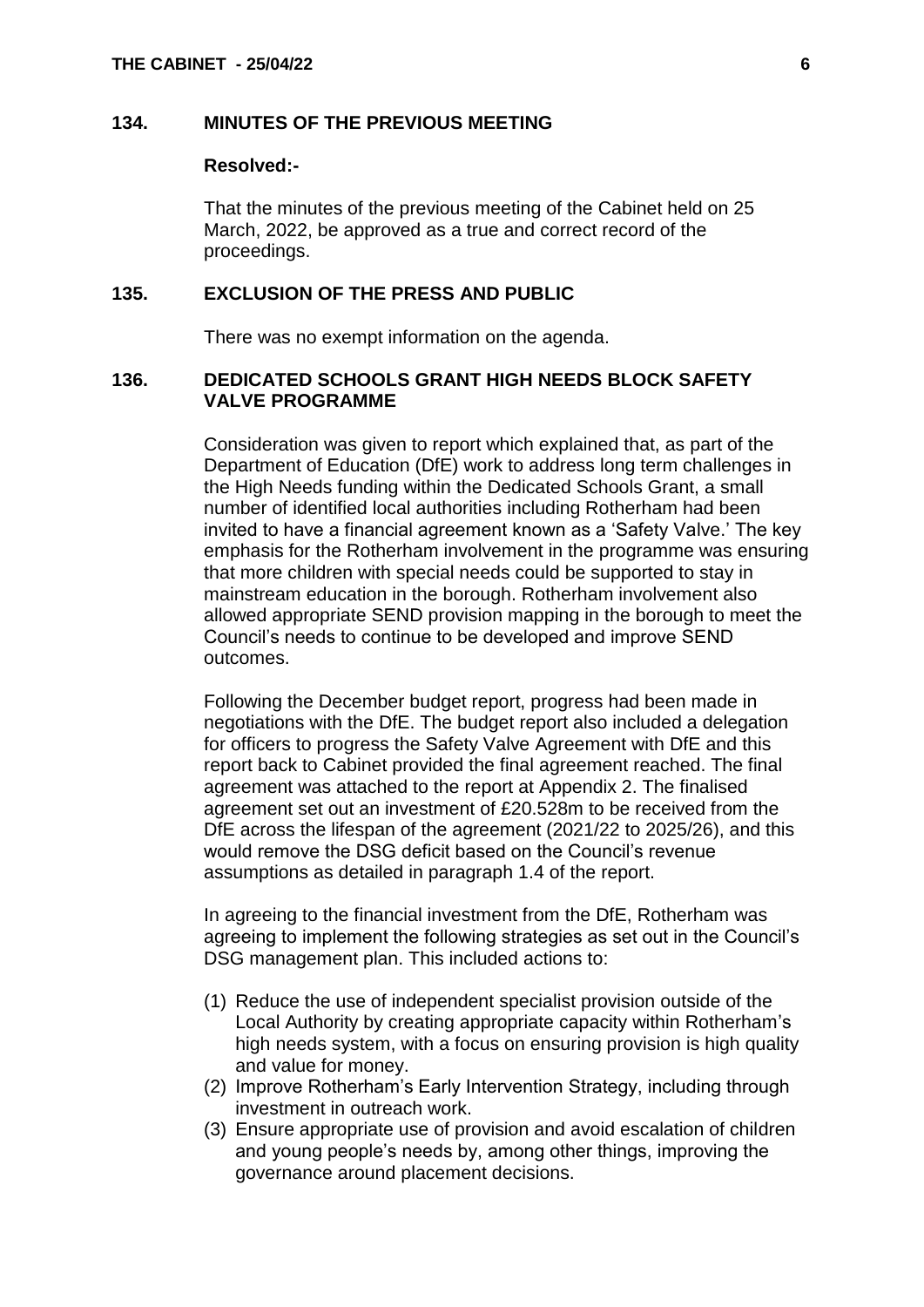- (4) Review support services in Rotherham to ensure value for money is achieved.
- (5) Increase the outreach offer for Social Emotional and Mental Health needs at primary and secondary.
- (6) Increase the outreach offer for specialist SEND.
- (7) Develop local sufficiency arrangements, including for Rotherham's Looked After Children.
- (8) Drive mainstream schools to adopt inclusive practice to enable more children and young people to remain in mainstream settings where appropriate.
- (9) Maintain engagement with stakeholders through strong and collaborative governance arrangements, such as ISOS partnership work, Schools Forum High Needs subgroup, primary and secondary head teachers.

Ongoing monitoring would be in place across the lifespan of the plan, and this would involve regular meetings between the DfE and RMBC on a quarterly basis to both support delivery and hold accountability of the agreement.

As part of the process, the Council had also been invited to submit a capital investment plan to support the Strategy. This was submitted to DfE on the 18 March 2022. The capital schemes were factored in to the DfE application for capital investment as part of the Safety Valve Agreement.

This report was considered by the Overview and Scrutiny Management Board as part of the pre-decision scrutiny process. The Board were fully supportive of the recommendations and requested that the Audit Committee be provided with further updates on the implementation of the programme. The Leader confirmed that Cabinet could not recommend what the Audit Committee looked at as they set their own work programme but confirmed they were more than welcome to review the Safety Valve Programme if they wished.

#### **Resolved:-**

That Cabinet:

- 1. Note the delegated decision taken by the Strategic Director as agreed by Cabinet in December 2021 to enter into the 'Safety Valve' Intervention Programme Agreement.
- 2. Agree as part of the involvement in 'Safety Valve' intervention programme to submit a capital request to the DfE to develop SEND provision in the borough to aid delivery of the programme.
- 3. Agree that all associated information incorporated in the report and appendices be noted including key risks and areas subject to review within the DfE finalised document.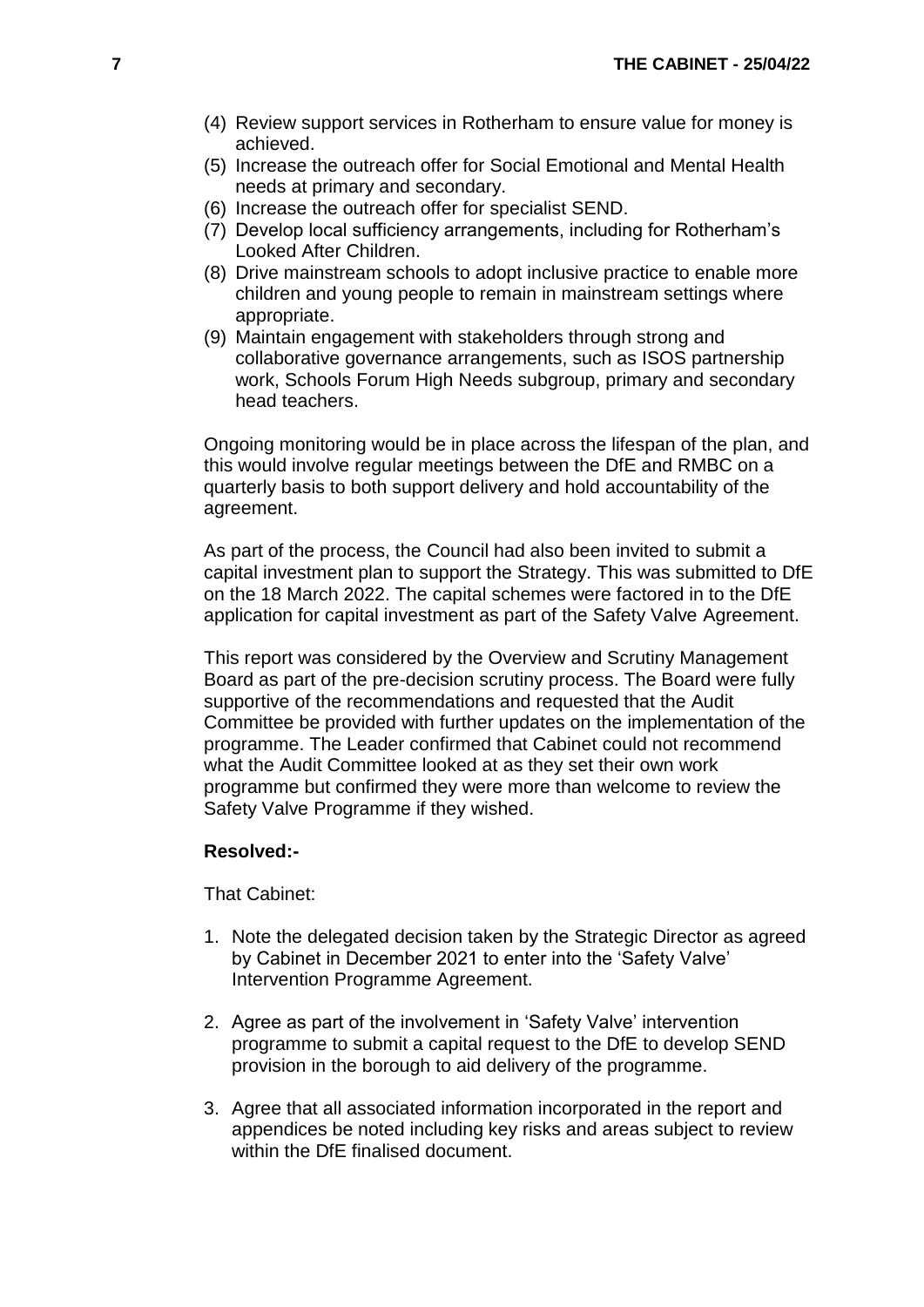- 4. Agree that an annual progress report is presented to Cabinet.
- 5. Note that the Audit Committee will receive, if they so wish, updates on the implementation of the Safety Valve Intervention Programme via their regular reports on the Risk Register.

#### **137. BANNING ORDER POLICY (PRIVATE SECTOR HOUSING)**

Consideration was given to the report which sought approval of the new Banning Order Policy in relation to private sector housing. The Housing and Planning Act 2016 introduced a number of tools and powers related to private sector housing enforcement, including the use of Banning Orders. Banning Orders became law at the end of 2018 and were to be used as a sanction for those who rented out private residential properties and were convicted of certain offences. A Banning Order would result in the individual being banned from managing rented properties anywhere in England for a defined period and a breach would constitute an offence which could result in imprisonment or a fine. A Banning Order also had the effect of determining an individual to be not 'fit and proper' to hold a licence under Parts 2 and 3 of the Housing Act 2004: Houses in Multiple Occupation Licences and Selective Licensing Licences respectively.

Due to the significance of the sanctions, the Policy, attached to the report at Appendix 1, had been produced to outline the Council's approach to Banning Orders and under what circumstances the Council would consider using such powers. In particular, work through selective licensing and recent targeted operations had created the need to consider further sanctions available to address persistent or serious offences.

Banning Orders provided a potentially useful tool for excluding landlords, agents and property management agencies from the private rented sector where relevant convictions exist. This power added to the tools that were available to the Council to use in relation to those individuals who routinely offered poor housing conditions, often to the poorest and most vulnerable people in society.

#### **Resolved:-**

That Cabinet approve the new Banning Order Policy.

## **138. INTRODUCTION OF FIRST HOMES AND APPROVAL OF LOCAL ELIGIBILITY CRITERIA**

Consideration was given to the report which explained that First Homes became a mandatory Central Government requirement from 28 December 2021. They were a new affordable home ownership product to be delivered via Section 106 planning obligations on residential development sites. One quarter (25%) of all affordable homes secured by Section 106 planning obligation would be First Homes. The Planning Policy Guidance required First Homes: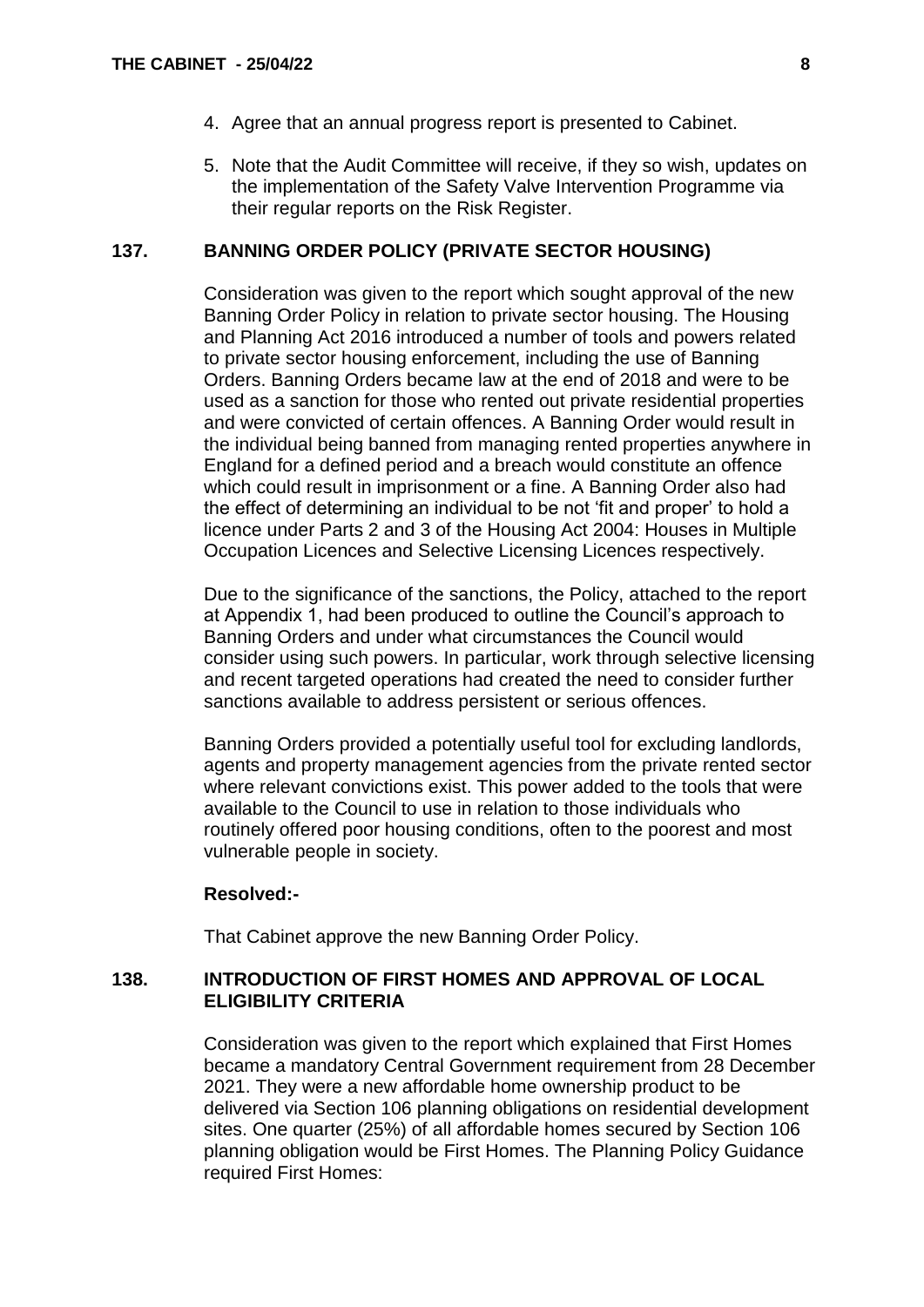- be discounted by at least 30% against the market value;
- be sold to a person or persons who met the First Homes eligibility criteria, including locally determined criteria;
- to be at a price of no higher than £250,000 (or £420,00 in Greater London) after the discount had been applied for the first sale; and
- on their first sale First Homes would apply a restriction on the title of the property at HM Land Registry to ensure the discount (as a percentage
- of market value) and certain other restrictions were passed on at each subsequent sale of the property.

Central Government had established mandatory national criteria relating to the delivery of First Homes. In addition to this requirement, local authorities could choose to apply local eligibility criteria, including local residency and employment criteria, income, and price caps. It was proposed that the Interim Policy Statement with Local Eligibility Criteria require that:

- Applicants shall currently live or have lived in Rotherham within the last three years for a continuous period of not less than one year. Proof of address and residency will be required; or,
- Applicants who leave Rotherham to pursue higher or further education opportunities will be eligible to apply for a First Home for up to three years after their exit/graduation from a higher/further education course provided they can prove they were resident in Rotherham borough, prior to leaving for higher/further education opportunities; or,
- Applicants shall currently be permanently employed in Rotherham Borough or be able to demonstrate a contract with a local employer. Proof of employer/employment status will be required; or,
- Applicants are a serving member of the Armed Forces, spouses, or civil partners of current members of the Armed Forces, spouses, or civil partners of a deceased member of the armed forces (if their death was wholly or partly caused by their service) and veterans within five years of leaving the armed forces. (Other local connection criteria are disapplied for those meeting the armed forces criteria); and,
- The property must be the applicants only and main home and cannot be rented out for any reason, without the specific consent of the Council and only in exceptional circumstances.

Local eligibility criteria only applied for three months from the date the First Home properties were advertised for sale. If First Homes were not sold within this timeframe the local eligibility criteria were removed and the only restrictions imposed on purchasers would be in compliance with national eligibility criteria. In the future, and only if there was sufficient robust evidence, the Council could introduce additional local eligibility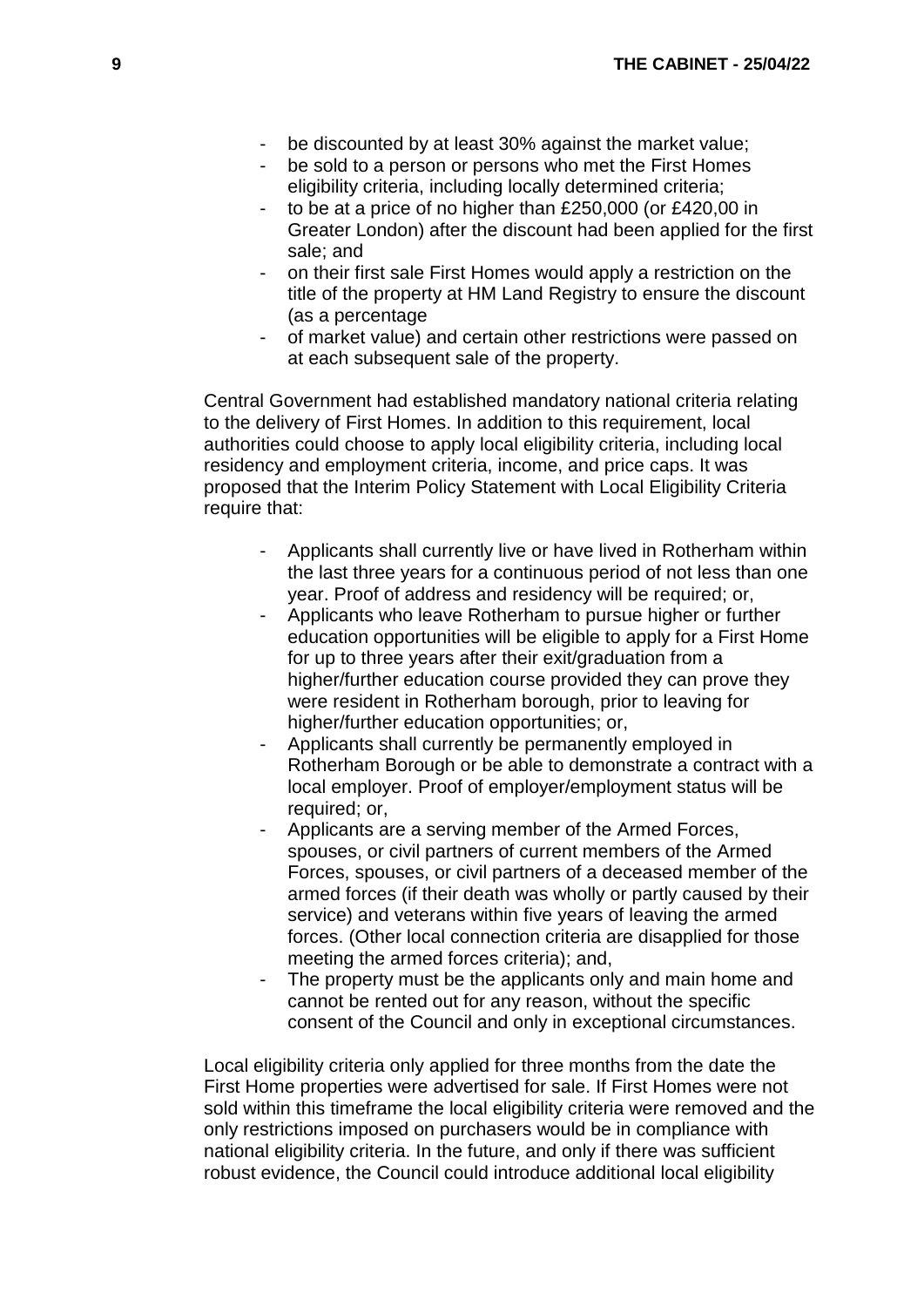criteria. For example, the reduction of the national income cap and/or increasing the level of discount that could be applied to the sale of First Homes.

It was the developer's responsibility to sell First Homes to eligible applicants. However, the Council would be directly involved in the sales process for First Homes, both at the initial sale stage and any subsequent resales. As the Council would be involved in the administration of First Homes, a fee was to be charged to the developer for the first sale and to cover costs of administration on subsequent re-sales. Details of the fee charging system were set out in Appendix 1.

## **Resolved:-**

That Cabinet:

- 1. Note the introduction of First Homes as a mandatory requirement by Central Government.
- 2. Approve the proposed local eligibility criteria as additional requirements over and above the First Homes mandatory national criteria. The local eligibility criteria would be published in an Interim Policy Statement on the Council's website.
- 3. Approve the introduction of a fee charging system to cover reasonable costs associated with the administration of First Homes in perpetuity.
- 4. Approve delegation to the Strategic Director for Regeneration and Environment, in consultation with the Cabinet Member for Jobs and the Local Economy, to amend the First Homes local eligibility criteria and fee charging system as required by monitoring and review.

# **139. HACKNEY CARRIAGE TARIFFS**

Consideration was given to the report which sought approval for the amendments to the Hackney Carriage tariffs and soiling charge along with a 14-day consultation period.

A request had been received at the end of October 2021 on behalf of members of the Rotherham Hackney Carriage Association requesting a rise in the metered fares currently being charges in hackney carriage vehicles. A period of discussion had taken place and the proposed tariffs were finalised in February 2022. The tariffs were then submitted to local taximeter suppliers to verify that the proposals were compatible with their equipment, and slight amendments were made to the tariffs following this. The final proposal had been agreed with Rotherham Hackney Carriage Association and was attached to the report at Appendix 1.

The current tariffs had been set in 2017. Since this time, the cost of fuel, insurance and vehicle servicing has increased significantly. Fuel had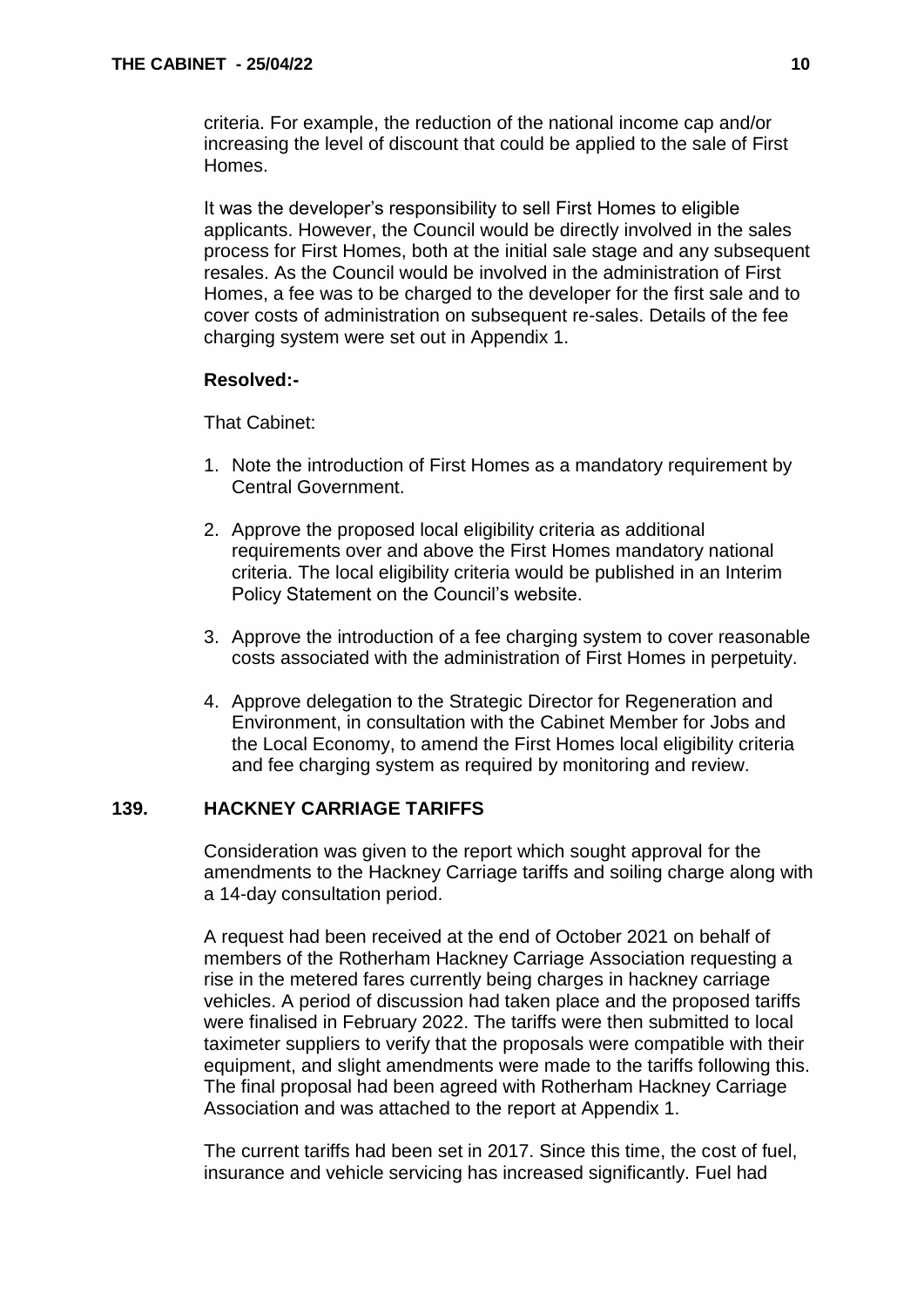increased by around 38% since 2017 (as detailed in the Department for Business, Energy and Industrial Strategy Weekly Fuel Prices). Licence holders were therefore requesting the increase to cover running costs and allow them to see sufficient return for their business.

Under tariff 1 (Standard Tariff), the current charge for the first mile was £4.00, with each additional mile costing the passenger £1.40. This would increase to £4.50 for the first mile (an increase of 12.5%), and £1.50 for each additional mile thereafter (an increase of 7%). In addition to the increase, the recommended tariffs would see the charge for the first half mile increased from £3.30 to £4.00. This had been introduced due to the trade seeing an increase in the numbers of very short journeys that take place during the daytime.

Under tariff 2 (Night time, Sunday and Bank Holiday Tariff, except Christmas and New Year), the current charge for first mile was £4.30, with each additional mile costing the passenger £1.60. This would increase to £4.70 for the first mile (an increase of 9.3%), and £1.70 for each additional mile thereafter (an increase of 6.25%). It had also been proposed that the times during which tariff 2 was applicable should be amended. Currently, tariff 2 was applied all day on Sundays and Bank Holidays and was activated at 10pm on other days (except those days covered by tariff 3). It was proposed that the starting time on days other than Sundays or Bank Holidays be changed to 9pm (the finishing time would remain at 6am). In addition, it was proposed that the charge for waiting was increased from 20p per minute (or part thereof) to 30p per minute (or part thereof). This represented an increase of 50%.

Under tariff 3 (Christmas and New Year Tariff), the current charge for first mile was £6.60, with each additional mile costing the passenger £1.70. This would increase to £7.00 for the first mile (an increase of 6.1%), and £1.90 for each additional mile thereafter (an increase of 11.8%). Currently, tariff 3 was activated at 5pm on Christmas Eve and New Year's Eve. It was proposed that this be amended so that tariff 3 be activated at 3pm (the times and days that tariff 3 would end would remain the same). The charge for waiting would be the same as under tariff 2.

It was also proposed that the Soiling Charge for all tariffs be increased to £50 (an increase of 11%). The Large Group Surcharge would be unchanged.

Any change in the proposed tariffs had to be advertised in the local press (through the publication of a public notice), and this would take place following agreement of the proposed tariffs by Cabinet. Should any objections be received, a further report would be presented to Cabinet for their consideration. This would propose that the fares are either introduced as advertised or amended prior to their introduction. If no objections were received (or objections made but subsequently withdrawn) the revised tariffs would come into effect on a date to be agreed with the Hackney Carriage Trade (allowing sufficient time for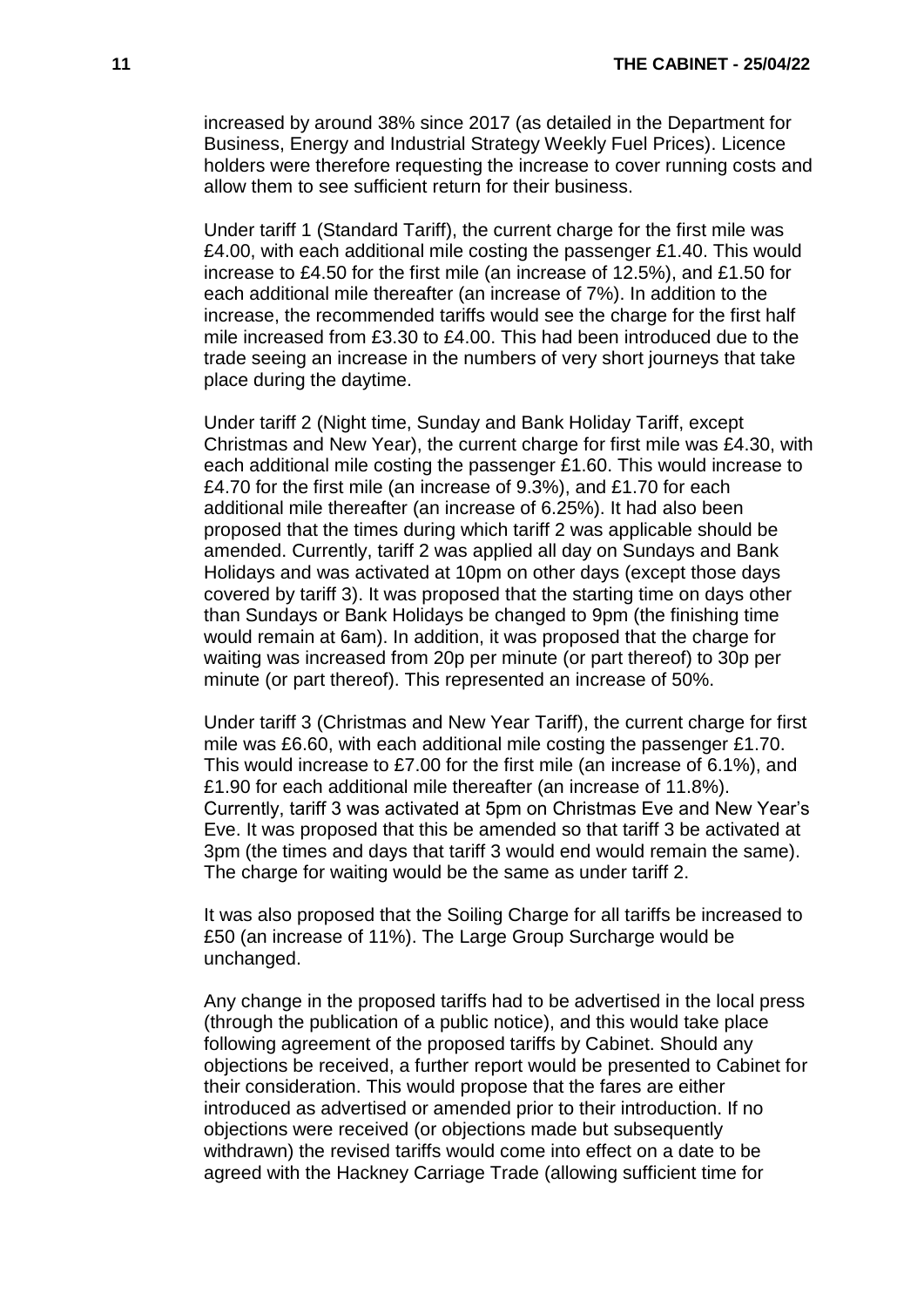practical arrangements to be completed).

Councillor Alam requested that the tariffs be reviewed on an annual basis. It was confirmed this would be taken back to officers for consideration.

### **Resolved:-**

- 1. That the amendments to the Hackney Carriage tariffs and soiling charge detailed in this report and Appendix 1 be approved along with a 14-day consultation period.
- 2. That following the period of consultation, if no objections are received or any objections received are subsequently withdrawn, then the amended tariffs and soiling charge are to take effect immediately.
- 3. Should any objections be received following the period of consultation then a further report will be presented to Cabinet to determine whether the fares should be agreed and introduced, or amended prior to their introduction.

## **140. CLIMATE EMERGENCY ANNUAL REPORT**

Consideration was given to the report which provided an update on progress against actions outlined in the 2021/22 Climate Emergency Action Plan. At its meeting on 30 October 2019, the Council declared a climate emergency and produced a policy and action plan "Responding to the Climate Emergency". This set out key policy themes of Energy; Housing; Transport; Waste; Built and Natural Environment; Influence and Engagement. On 23 March 2020, Cabinet had resolved to establish the targets of the Council's carbon emissions be at net zero by 2030 and the borough's carbon emissions be at net zero by 2040.

Climate Emergency UK had produced a set of scorecards for local authorities' Climate Action Plans, in partnership with Friends of the Earth, Centre for Alternative Technology, Ashden and APSE Energy. While these scorecards evaluate planned actions, rather than actions completed, it was positive that the Council's Climate Emergency Action Plan scored 51%. This was above the national average (50%) and was the highest score achieved by a local authority in South Yorkshire.

Particular attention was paid in the report to the development of a carbon emissions baseline, which represented an important evidence base for strategic development of the Council's climate change agenda. The report outlined the next steps, particularly the ongoing development of a refreshed Climate Emergency Action Plan, which would be developed once the new Climate Emergency Delivery Team has been established.

Appendix 1 to the report was a Progress Summary Table with appendices 2 and 3 containing case studies.